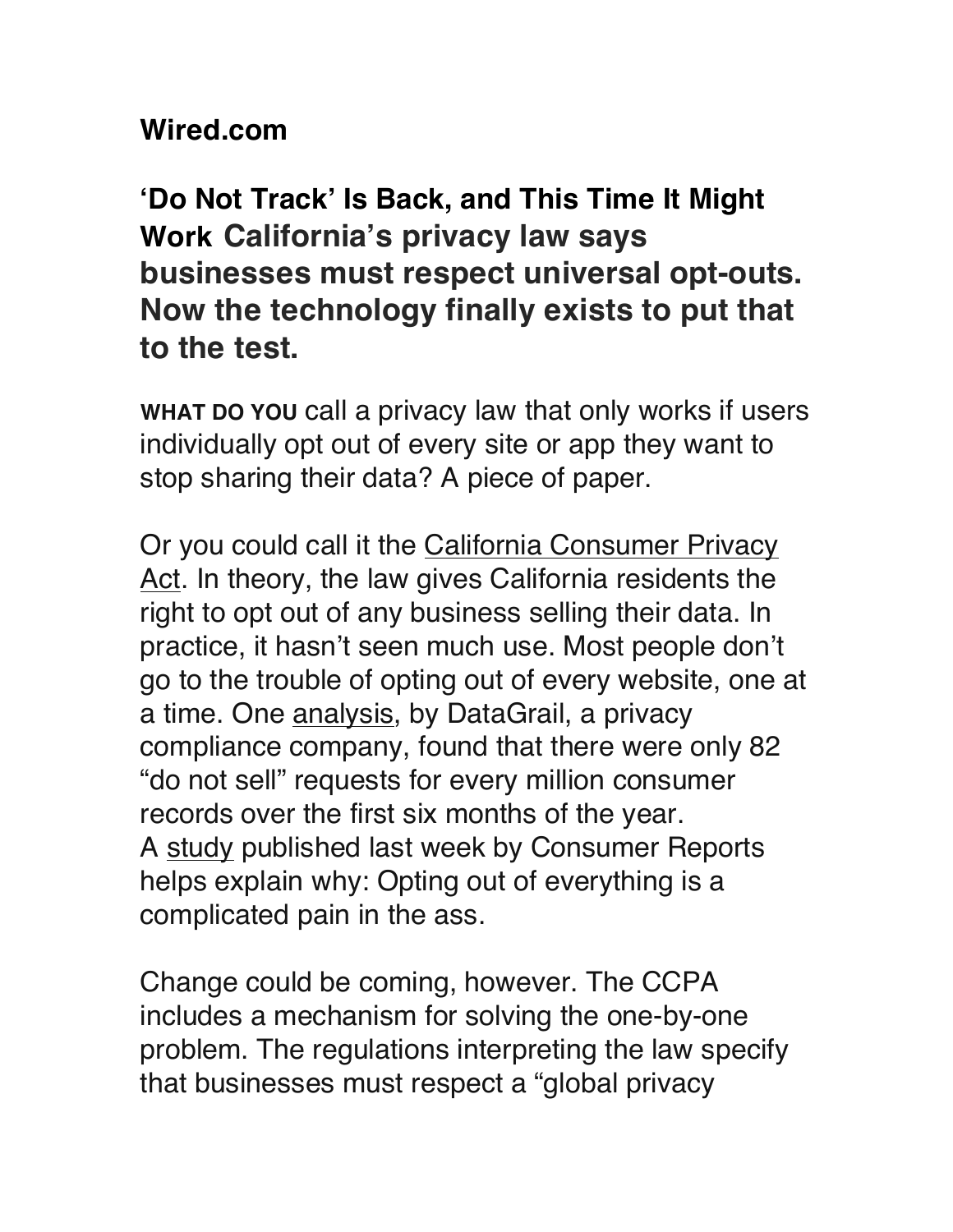control" sent by a browser or device. The idea is that instead of having to change privacy settings every time you visit a new site or use a new app, you could set your preference once, on your phone or in a browser extension, and be done with it.

When the attorney general issued those regulations, the technology for a global opt-out didn't exist. As of today, it does. This morning a group of privacyfocused tech companies, nonprofits, and publishers, including *The New York Times,* the Electronic Frontier Foundation, and the search engine and browser DuckDuckGo, announced the beta launch of a new global privacy control. The idea is to create a technical specification that qualifies as a universal opt-out under the CCPA, so that exercising rights under the law would flip from being hopelessly complex to extremely easy.

"This would provide a key component that's called for in the California law, which is a simple way for consumers to invoke their right without having to go to each website and find the button," said Ashkan Soltani, a privacy researcher who helped lead the effort. Soltani has spent as much time as anyone in the trenches of privacy controls. A decade ago, as a technologist at the Federal Trade Commission, he worked to develop the Do Not Track web standard, which was supposed to establish a universal opt-out.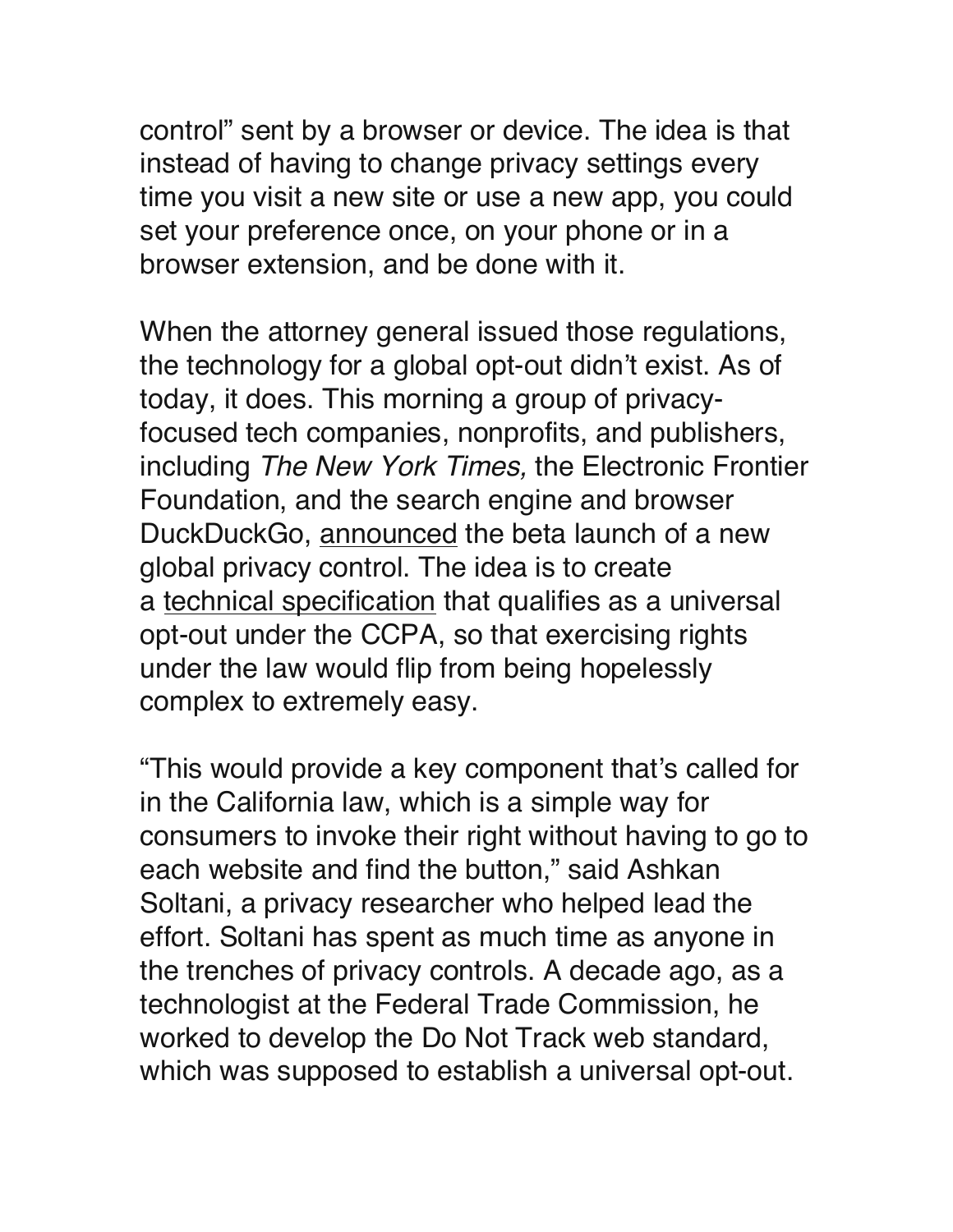That effort was ultimately doomed, however, because companies were under no legal obligation to honor Do Not Track requests, and most chose not to.

The technology, in other words, was too far out in front of the law. But now, with the CCPA, the inverse is true. "The law, for the first time, is kind of ahead of the technology," said Soltani.

The idea for the new global opt-out started with Sebastian Zimmeck, a computer science professor at Wesleyan who began building a Chrome extension called OptMeowt with his students last spring. In April, he connected with Soltani, who helped pull more collaborators into the effort. As of today, users will be able to set a global browser opt-out in browsers including Mozilla, Brave, and DuckDuckGo, as well as the DuckDuckGo privacy extensions for Chrome. The code necessary for businesses to respond to the privacy control is publicly available. Publishers who have signed on, most notably *The New York Times* and *The Washington Post*, have agreed to honor the signal.

For California residents, the global privacy control, if enforced by the attorney general, would have a very different effect than existing privacy controls such as third-party cookie blockers. Those settings have no power over what a website or app does with the data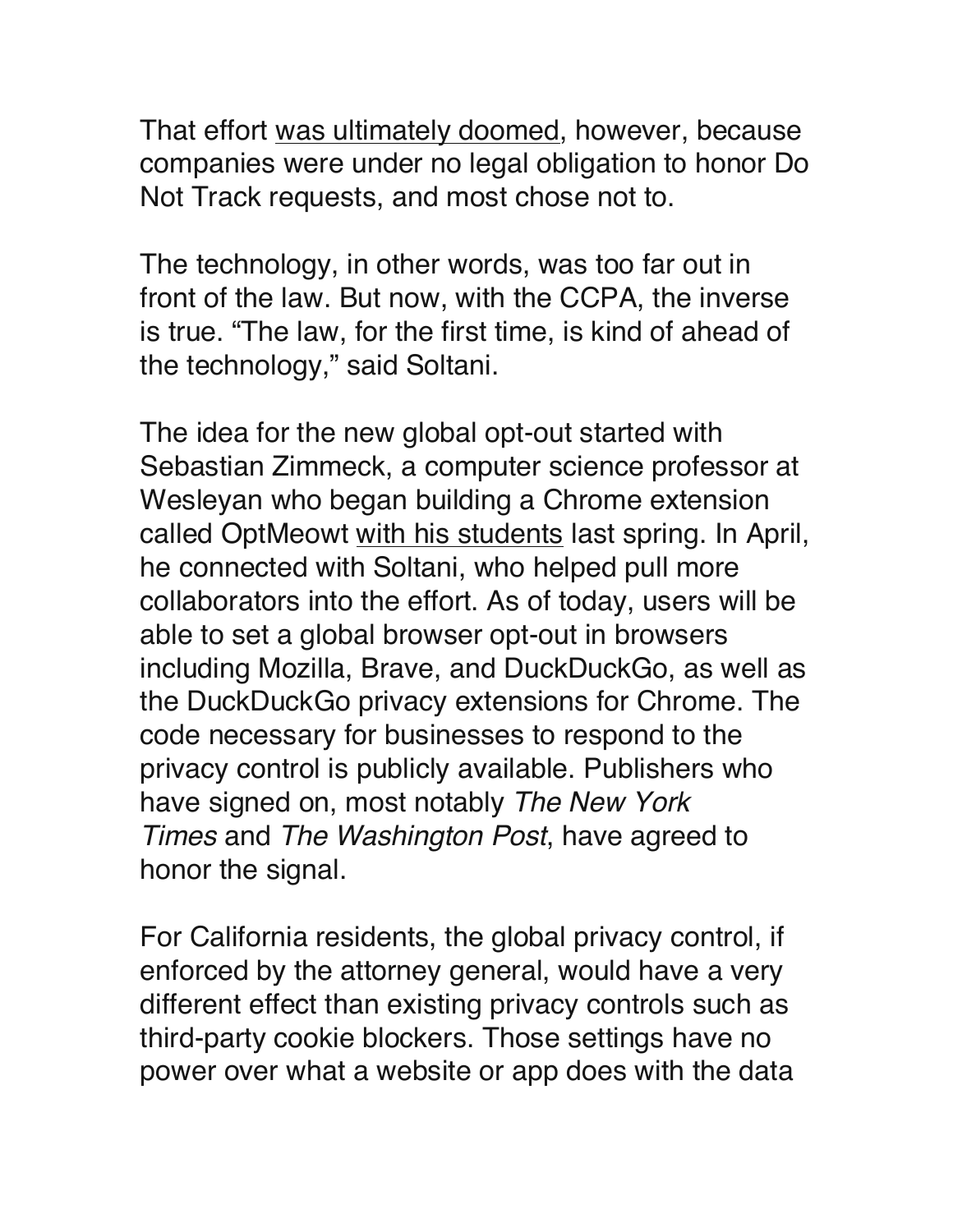it collects directly from you. The global control, by contrast, would issue a legally binding order that, if violated, would be punishable by major fines.

The new specification won't become legally binding until the California attorney general blesses it. Even then, several obstacles could prevent it from having a big impact. The question of what exactly counts as a "sale" under the CCPA is still under debate and might eventually need to be settled in court. But even if that issue gets resolved in a way that exempts a lot of user data sharing, the setback would probably be temporary. The California Privacy Rights Act, on the ballot this November as Proposition 24, explicitly turns "do not sell" into "do not sell or share." The law, which is expected to pass, wouldn't take effect until 2023, but it would eventually force businesses to honor the global privacy control.

This could finally make privacy a real right for internet users in California, and perhaps nationally, if Washington takes notice. It could also push companies away from business models based on microtargeted advertising. "What the law does is incentivize companies to find other ways to monetize, of which there are many," said Soltani. That, in turn, could help the floundering news industry, because advertisers who can't rely on cross-site tracking to target users will have more of an incentive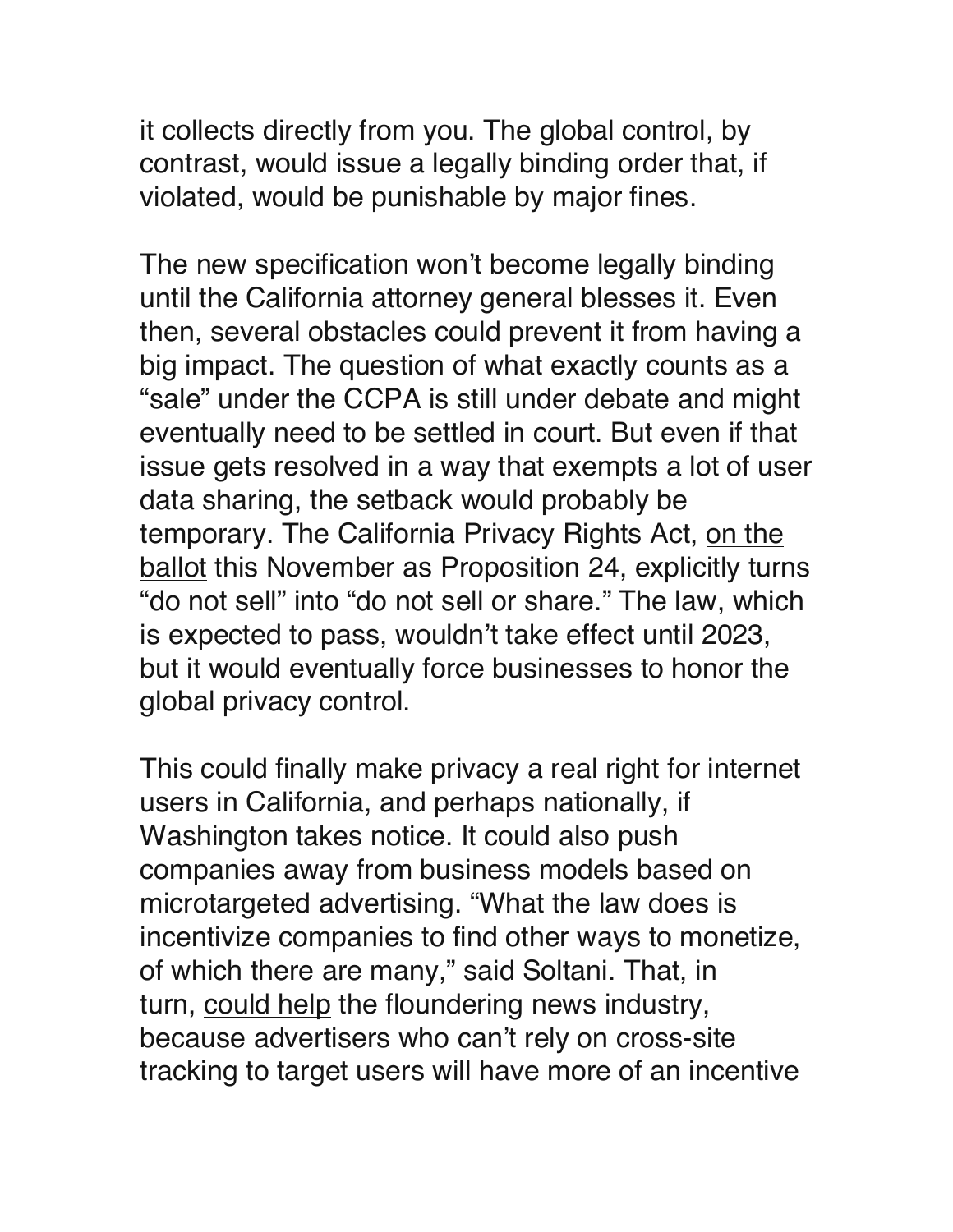to go back to advertising in particular publications to reach their audiences.

Because of the data-sharing deals they have made with ad tech companies, "publishers are no longer the exclusive owners of their audience data," said Robin Berjon, the vice president of data governance at *The New York Times.* That makes it harder to make money by building a loyal audience. The *Times* has signaled a shift toward targeting advertising based on its own first-party data from its readers, but very few publications have a large enough subscriber base to follow suit. Turning off the third-party advertising spigot unilaterally would be too risky. If users adopt the global privacy control en masse, however, they could conceivably solve that collective action problem and save publications from themselves. "In a market in which publications are competing with each other, if one of us decides to pull their data out, then that publisher will probably be penalized in the advertising market. But if users are the forcing function and say, 'Hang on, you're not selling my data anymore,' then that applies to everyone equally."

More broadly, widespread adoption of the global privacy control would take away the largest incentive businesses currently have to engage in extensive surveillance.